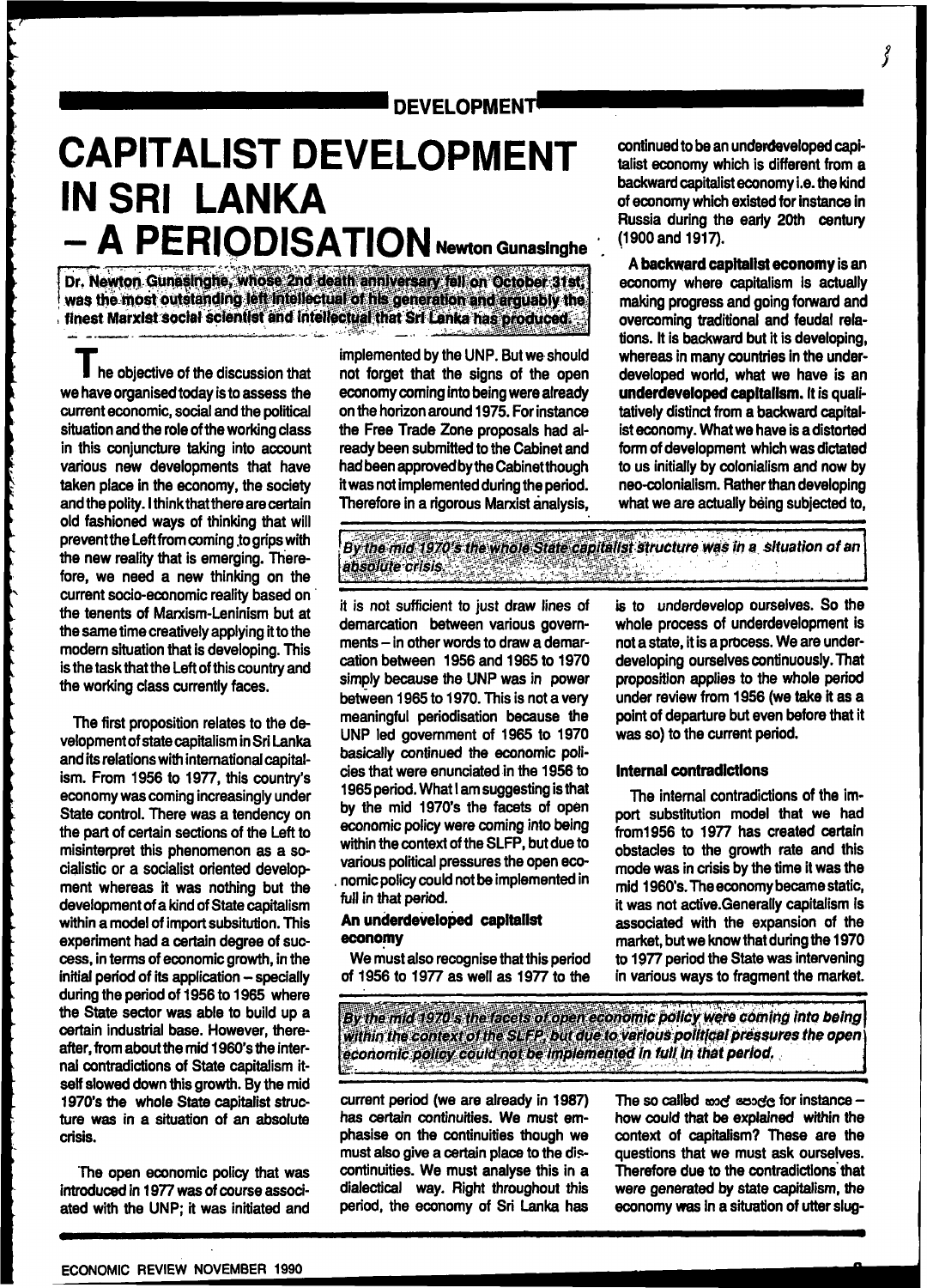### **DEVELOPMENT!**

gishness and non-growth by the time it was 1977.  $\mathbf{F}(\mathbf{t})$ 

### **Dynamism**

# $\sim 10^{11}$  and  $\sim 10^{11}$

The opening of the economy in 1977 got rid of this sluggishness in the economy. I would like to state once again that this is an underdeveloped capitalist economy and that this proposition applies right throughout the period under review. But the sluggishness of the economy that was generated under State capitalism to a certain extent was overcome specially during the period of 1977 to 1983. The unemployment rate substantially declined. There was a spate of inflation in the very first years the open economy was introduced, but inflation came under control by 1982 - 1983. Employment expanded. There was a certain dynamism that was brought into the economy by the introduction of open economic policies with massive injections of foreign funding such as the Mahaweli Project for. This was basically related to the continued and accelerated recession in the West but also was connected with the ethnic riots in 1983. Thereafter you get a new kind of recession of the economy.

past in various forums) e8 cess හොමෙයි අපේ පරම්පරාව පමණක් නොමෙයි. අපේ පුන්තු අපේ මුනුපුරෝ ඔක්කොම උගස් නියලා නමයි මෙවා කරන්නේ" This is a very populist way of looking at it. Actually we

must face the reality that we are in a

situation of debt taking. Having recog-

nised this then what is important is to

keep the debt service ratio at manage-

able level. But now, the debt service ratio

has exceeded 30%. This is not the kind of

situation that an economy like Sri Lanka

 $\sim 10^{-1}$ 

 $\sim 10^{-1}$ 

 $\sim$ 

### By about 1983 the contradictions in the open economic policy started surfacing This was pasically related to the continued and accelerated recession in the Westport also was connected with the eliminations in 1983. **Maria Andrew**

But I would like to emphasise here that this was not the kind of situation that existed in the 1977 to 1983 period. During this time the economy displayed a certain degree of dynamism. But in the post 1983 period i.e. the current period, we have three major danger signals to the capitalist economy of Sri Lanka. One major danger signal is that though the unemployment rate substantially came down in the 1977 - 1983 period specially, now the unemployment rate is once again going up very sharply. This is a very fundamental problem. The second danger signal is

The Sluggishness of the economy that was generated under State capitalism <u>le Essaala Skien was overcome specially during the period of 1977 to 1981</u>

example. Though the expected linkages were not build up to the extent that they could have been due to the fact that the projects were dependent on the conditionalities laid down by the donors - such as the construction contracts to be given to the companies of the donor countries we must not underestimate the linkages that were actually built. For instance in the Mahaweli project a widely consumed item is cement. Since we relied on Balfour Beaty Nuttal they imported 90% of the cement that we required. Therefore the domestic cement industry did not get the necessary linkage effects and as a result it did not flourish as much as it could have. But at the same time we should not forget that timber was not imported, sand was not imported. So at that level certain linkages were built and that introduced a certain degree of dynamism into the economy. Therefore I think we should not fall into the error of the traditional Left of thinking that from 1956 to 1977 under the State controlled economy we had great days and that after 1977 everything collapsed. That is populist thinking and not rigorous Marxist thinking.  $\mathbf{A}$ 

### **Danger Signals**

By about 1983 the contradictions in the open economic policy started surfacing.

that according to the Central Bank in 1984 the rate of inflation was zero. This of course is not correct. It is correct to say that in 1984 the rate of inflation would have been anything in between 5% to 9% - which is very good. However towards 1986, inflationary pressures started building up and within this year and next year it is very likely that our inflationary level will very easily enter double digits. I would say it would be more likely around 20%. The third danger signal is the increased dependence on foreign aid and IMF and World Bank assistance. Therefore you

## **Military Expenditure**

can sustain.

It is in this context that we have to consider how the working class is going to react to these new pressures and the new environment that is coming into being. Another very major element in a situation of heightened ethnic conflict and militarisation of the State is the sky rocketing of military expenditure. I think this will eventually change the character of the Sri Lankan state. The Sri Lankan state, in comparison to various other Third World countries, was one of the few states where the military was very very marginal. This was so from 1948 till about 1980. That gave a certain specific character to the Sri Lankan state. Since military expenditure was extremely low, we were also able to keep a certain degree of welfare expenditure going. (Whether it was the SLFP or the UNP doesn't matter at all. The welfare expenditure was kept going by successive regimes). But now

Now yim hereased militaisation, the welfare expenditure has come into question and this is likely to change the social climate in this country.

have a situation where the debt service ratio has already reached 30%. This is very bad. In a country like Sri Lanka, if you can keep the debt service ratio at less than 20% it is safe to say that the economy is well managed. Here I would like to restate that we must not look at these problems in the way the traditional Left would: The reality of loans are there, so when we are talking of loans, we should not say like in the olden days (I have myself said this a number of times in the

with increased militarisation, the welfare expenditure has come into question and this is likely to change the social climate in this country.  $\sim 10^{11}$  m  $^{-1}$  $\mathcal{L}_{\mathcal{A}}$  ,  $\mathcal{L}_{\mathcal{A}}$  ,  $\mathcal{L}_{\mathcal{A}}$  ,  $\mathcal{L}_{\mathcal{A}}$ 

 $1.111$ 

**TELENT SE** 

What is more, in a State where the military is predominant the character of the State changes. For instance we can say at a simple level that Pakistan is a bourgeois state and Sri Lanka is a bour-. geois state and that perhaps would be correct - but only at a very simple level.

**Example 2** Contd on page 17 example